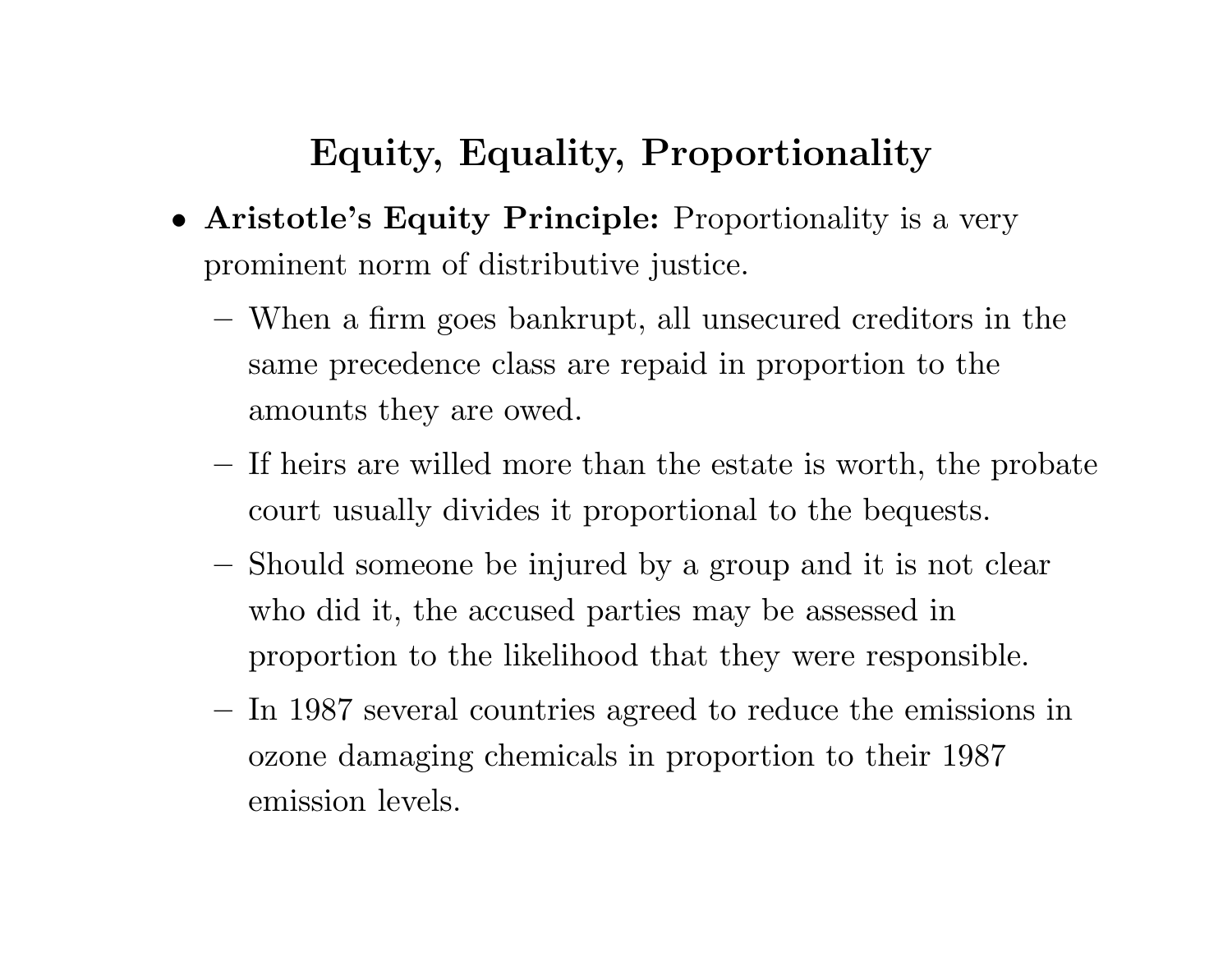- In such situations, the parties are liable for (or entitleed to) different amounts because they differ in some respect (contribution, bequest, blame) that can be measured on <sup>a</sup> cardinal scale.
- **Proportionality** principle asserts that their shares should be in poportion to their differences.
- Two conditions should be met for proportionality to work:
	- **–**The good must be divisible.
	- Each claimant's entitlement (or liability) must be expressable in common metric.

These are restrictive conditions. However even when they are met, proportionality may not be the only reasonable principle.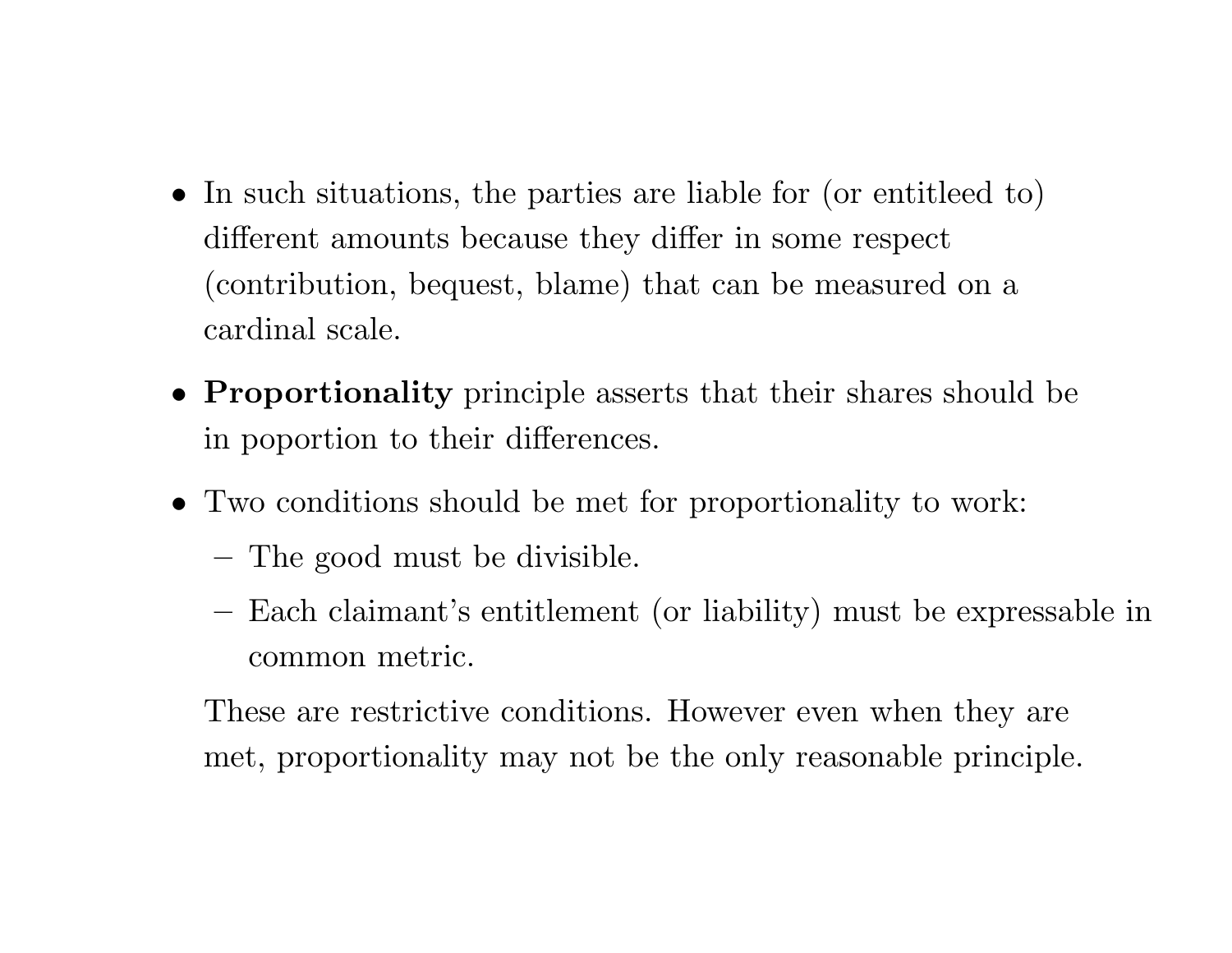• Let's look at the **Talmudic Law of Contracts**. Consider the following (2000 year old) problem:

"Two hold <sup>a</sup> garment; one claims it all, the other claims the half. What is an equitable division of the garment?"

- $-$  Aristotle's proportionality: 1st claimant  $2/3$ , 2nd claimant  $1/3$ .
- **–** $-$  Solution in the Talmud: 1st claimant 3/4, 2nd claimant 1/4. *Logic of this solution*: The dispute is over only half of the garment. Claimants share the disputed part and the first claimant receives the undisputed part.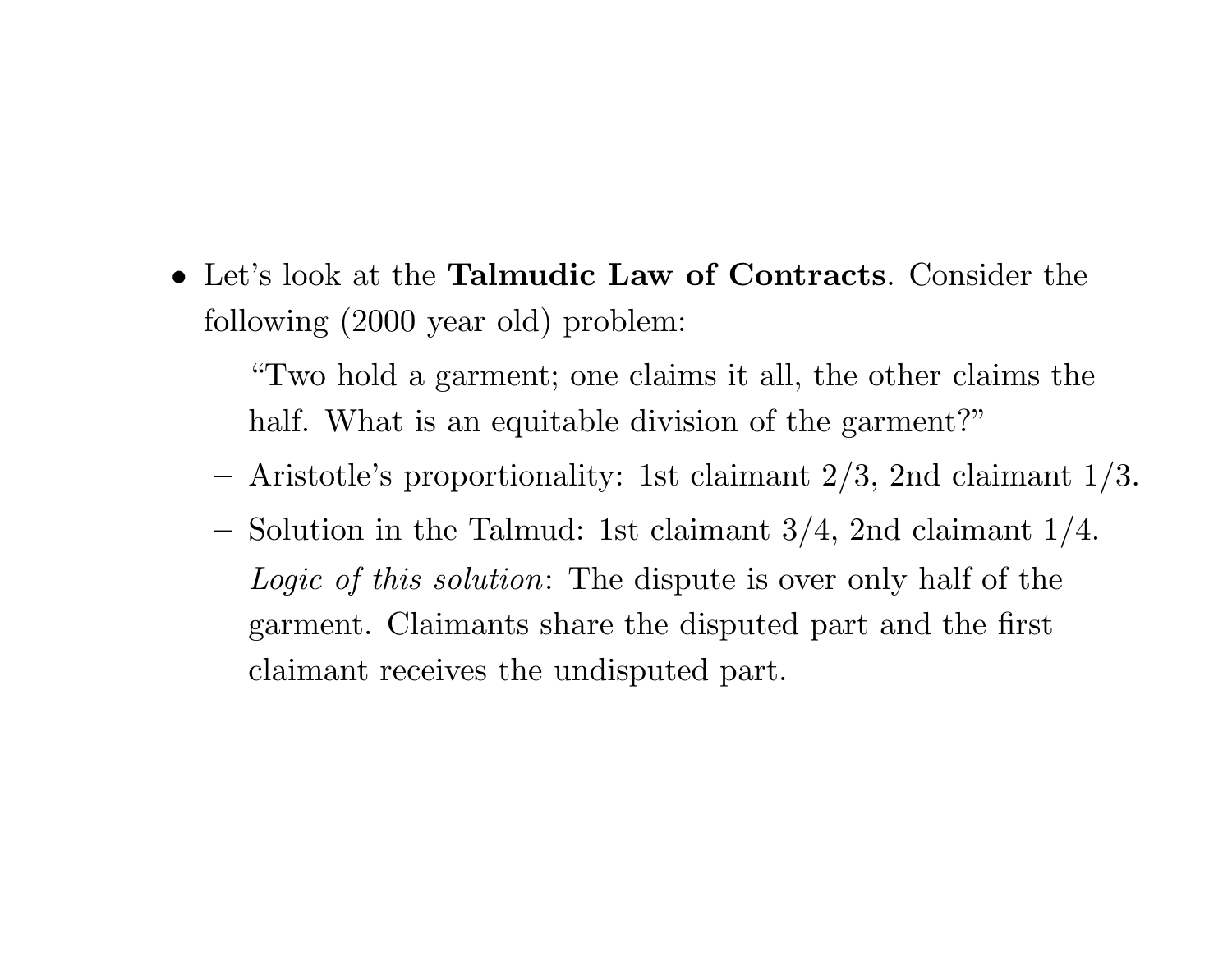- **Claims Problem:** Several individuals have claims on <sup>a</sup> common asset, and the claims exceed the amount available. (Here the asset is perfectly divisible.)
- A **solution to <sup>a</sup> claims problem** is <sup>a</sup> division of the total amount among various claimants, such that no one receives more than his/her claim or less than zero.
- Two cases are important to distinguish:
	- **– Voluntary Claims:** When claims are created by voluntary actions. Incentive issued may be cruial here (for example the choice of bankruptcy rule may effect the investment decisions).
	- **Involuntary Claims:** Involves no choice or effort on part of the claimant. They arise from gift, inheritence, etc. Here incentives are no issue.

We first consider the second case and avoid the incentives issues.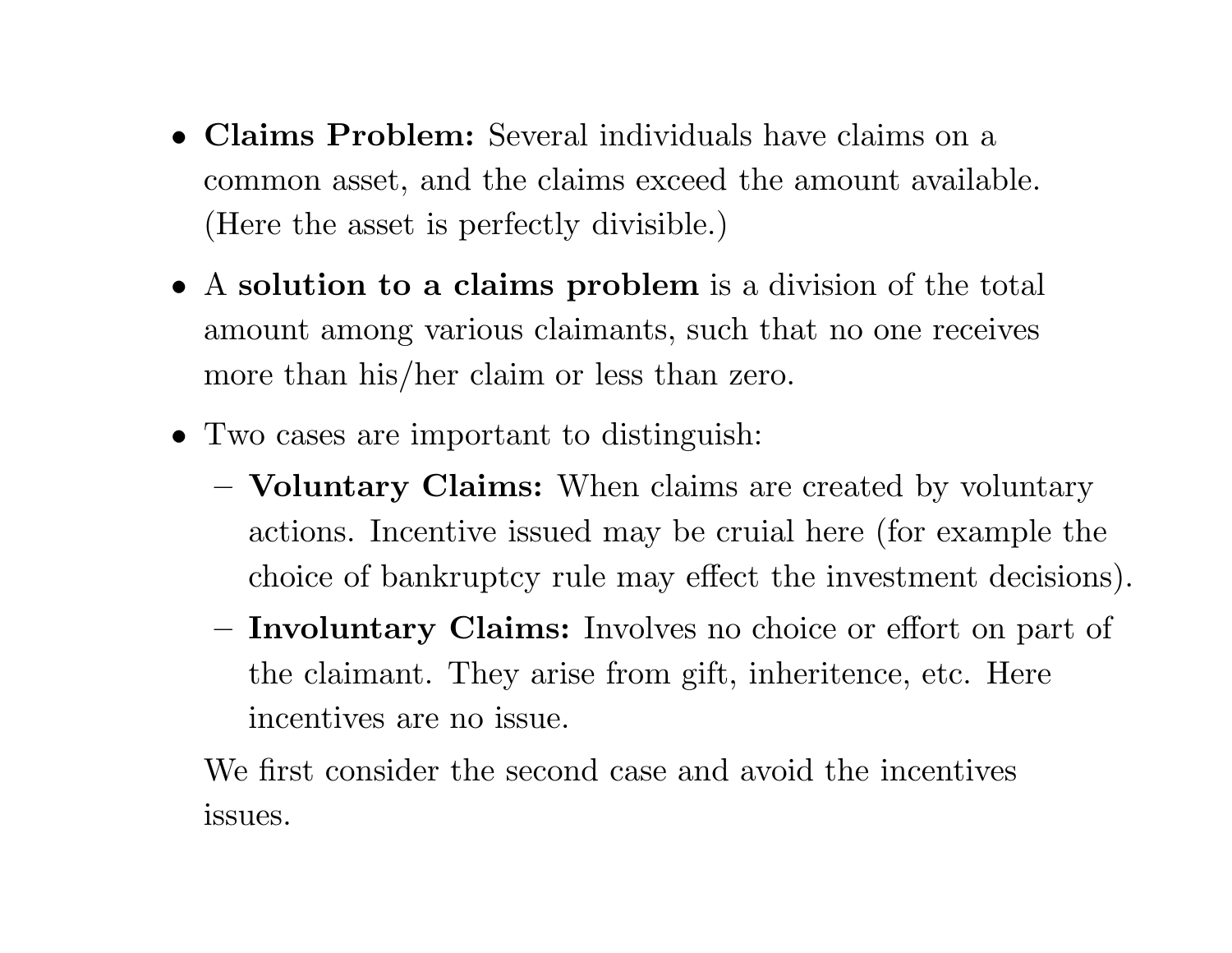### **The Contested Garment Rule**

#### **Example:**

| Claim 1:    | \$200,000 |
|-------------|-----------|
| Claim $2$ : | \$300,000 |
| Total:      | \$300,000 |

What is an equitable allocation?

- Proportionality: \$120,000 & 180,000
- Talmudic Law of Contracts: The second claimant has an exclusive claim of \$100,000 whereas the first one does not. They should share \$200,000 equally and the first claimant should receive an additional \$100,000.

Hence the allocation is \$100,000 & \$200,000.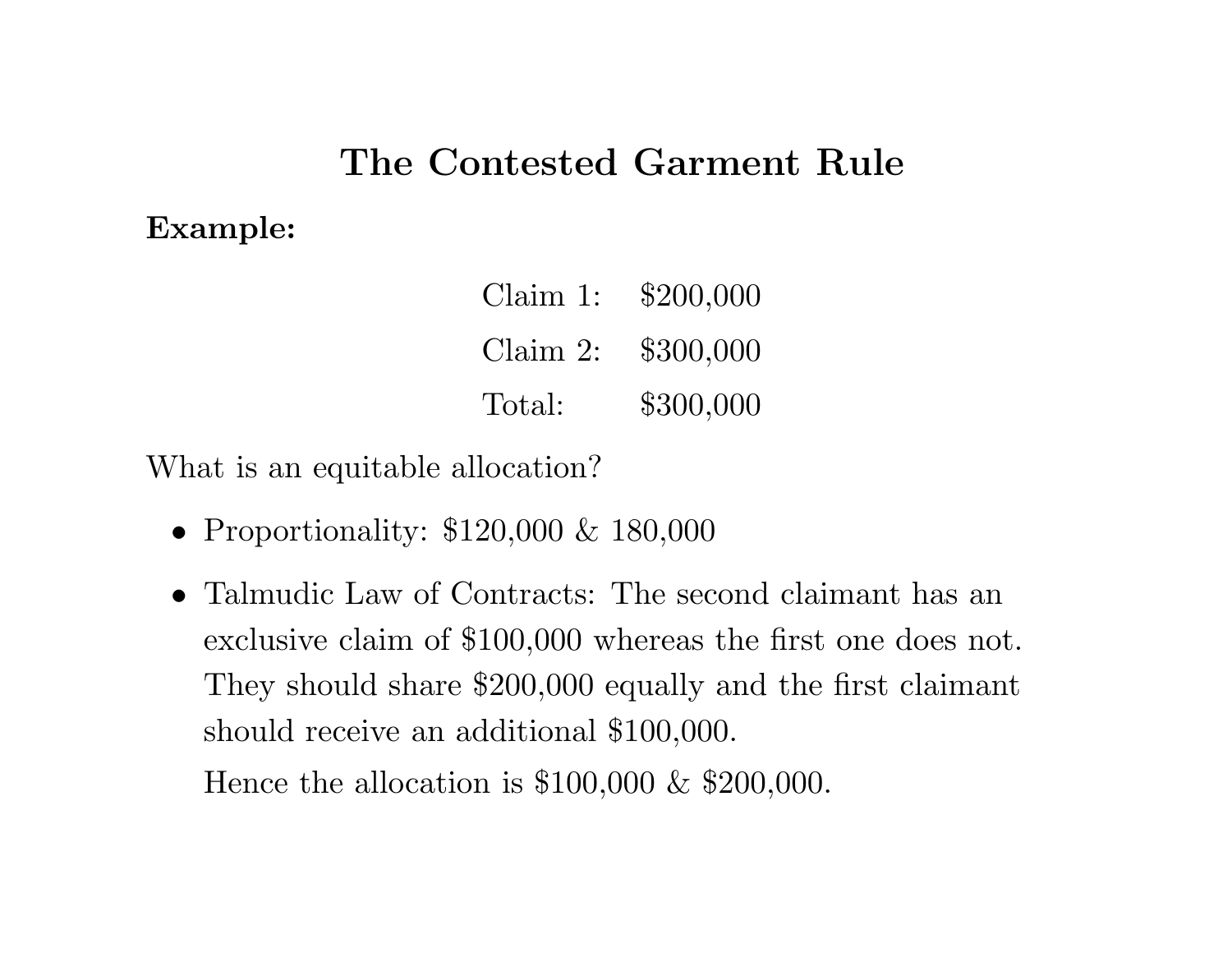**The Contested Garment Rule:** Let two individuals have claims against <sup>a</sup> common asset, where the sum of the claims exceed (or equa<sup>l</sup> to) the total amount. Each claimant's **uncontested portion** is the amount left over after the other claimant has been paid in full in case that claim is less than the total, and zero otherwise. The **contested garment rule** <sup>g</sup>ives each claimant his/her uncontested portion plus one-half of the excess over and above the sum of the uncontested portions. That is:

*a* <sup>0</sup>: total amount *c* <sup>1</sup>: Claim 1

*c* <sup>2</sup>: Claim 2

*m* <sup>1</sup>: 1's uncontested amount *a* <sup>1</sup>: 1's allocation *m* <sup>2</sup>: 2's uncontested amount *a* <sup>2</sup>: 2's allocation

$$
m_1 = \max\{a_0 - c_2, 0\} \quad a_1 = m_1 + (a_0 - m_1 - m_2)/2
$$
  

$$
m_2 = \max\{a_0 - c_1, 0\} \quad a_2 = m_2 + (a_0 - m_1 - m_2)/2
$$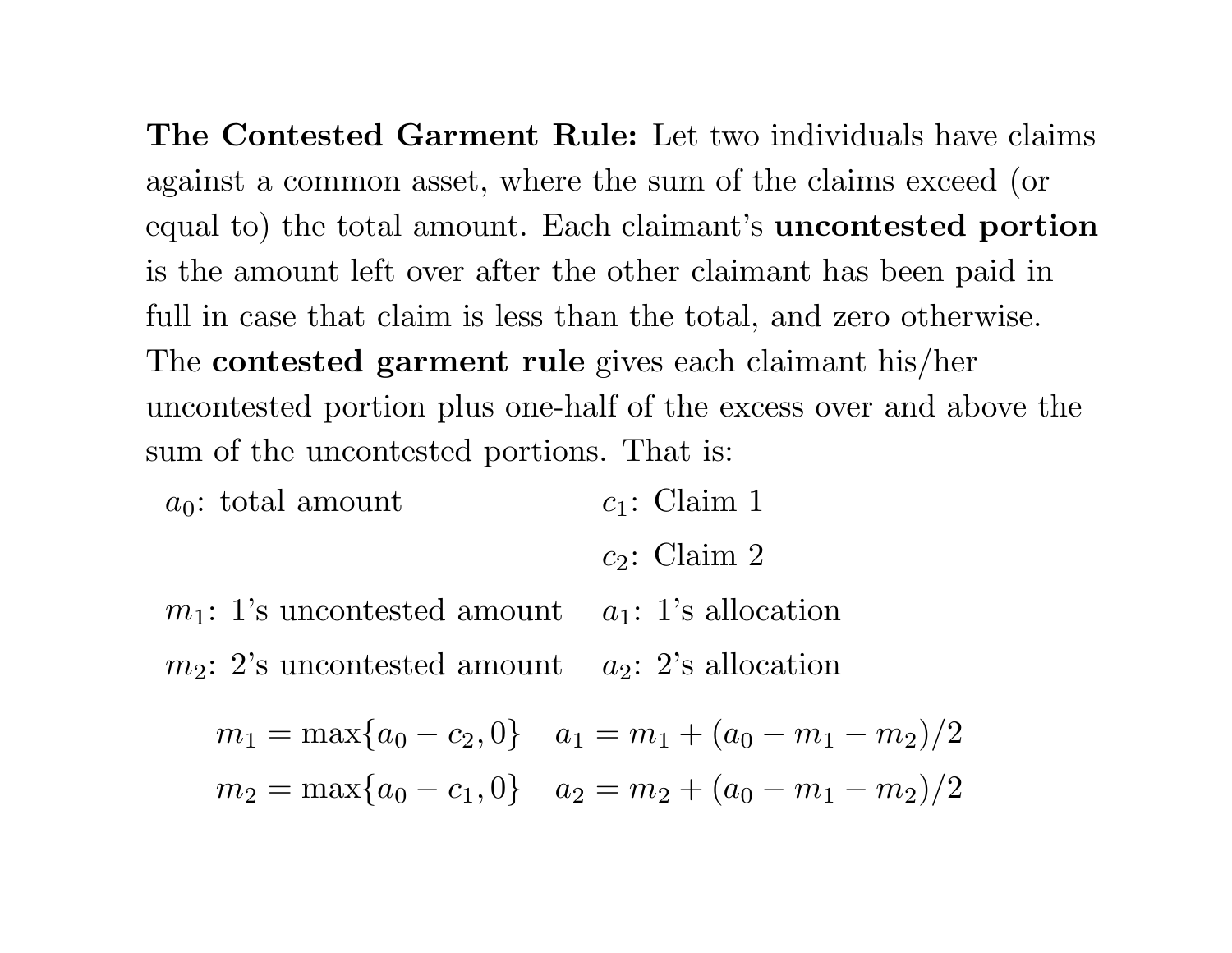**Example:** Let Claim  $1 = $200,000$  and Claim  $2 = $300,000$ . Let's vary the size of the estate (i.e.  $a_0$ ) between \$0 and \$500,000. Then the contested garment rule allocates the estate as follows:

- When the total is too small uncontested parts are 0, all estate is contested, and hence shared equally.
- When the total is too large then we have the following:

$$
m_1 = a_0 - c_2 \quad m_2 = a_0 - c_1
$$

and therefore

$$
a_1 = c_1 + (a_0 - c_1 - c_2)/2 \quad a_2 = c_2 + (a_0 - c_1 - c_2)/2
$$

and hence the loss is share equally.

• For intermediate values (estate between <sup>200</sup> and 300) Claimant <sup>1</sup> gets <sup>100</sup> (i.e. 50% of the claim) and Claimant <sup>2</sup> gets the rest.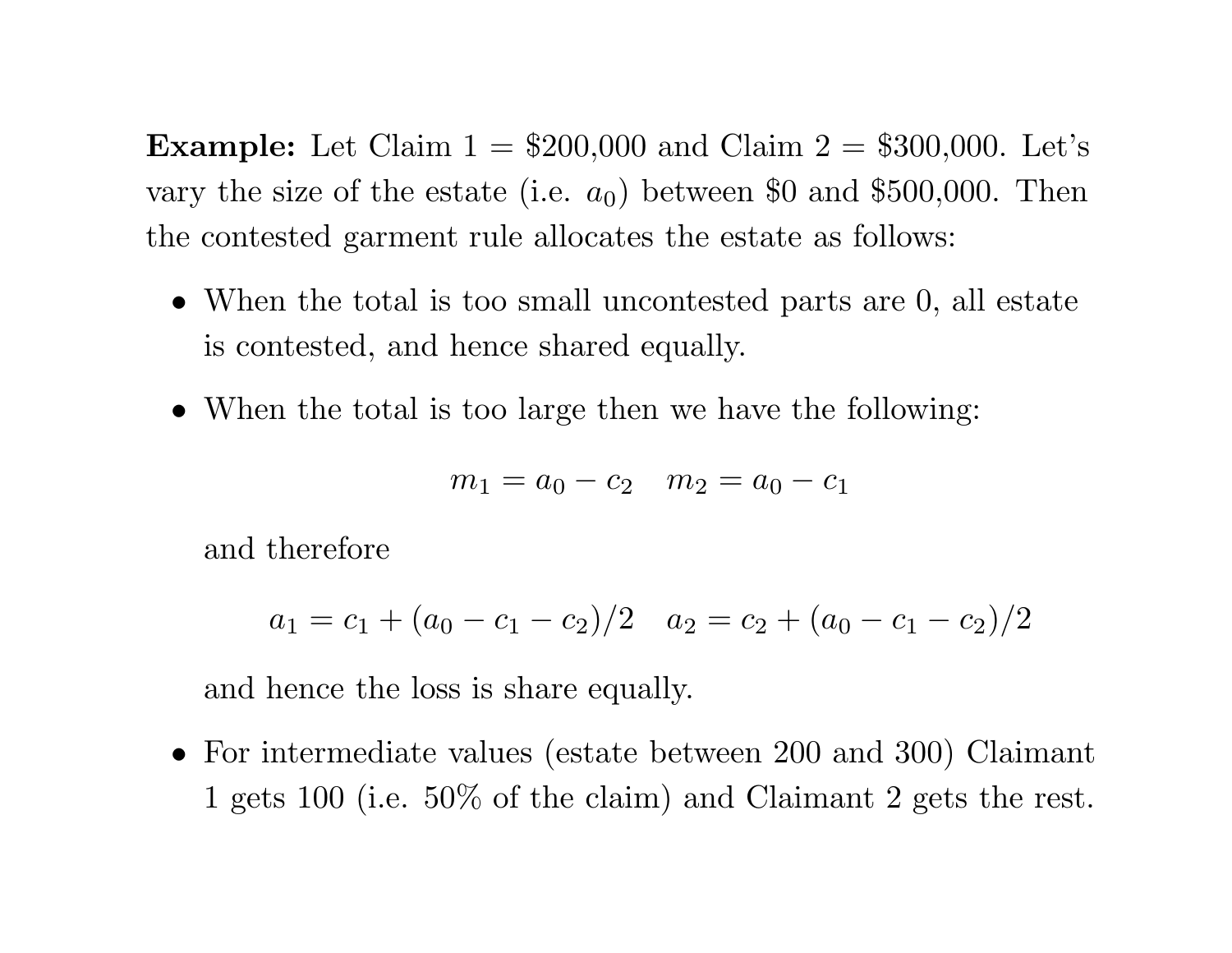#### • **General Rule:**

- Equal amounts if the total is less than the smallest claim.
- **–**Equal loss if the total is more than the largest claim.
- **–** Half his/her claim to smallest claimant and rest to other in all other situations.
- Contested garment rule takes the average of the following two situations:
	- **–** Claimant <sup>1</sup> arrives first and is paid full amount if his/her claim is less than or equal to total, and Claimant 2 arrives second and is paid whatever is remaining.
	- **–** Claimant <sup>2</sup> arrives first and is paid full amount if his/her claim is less than or equal to total, and Claimant 1 arrives second and is paid whatever is remaining.

This is called the **run-on-the-bank** procedure.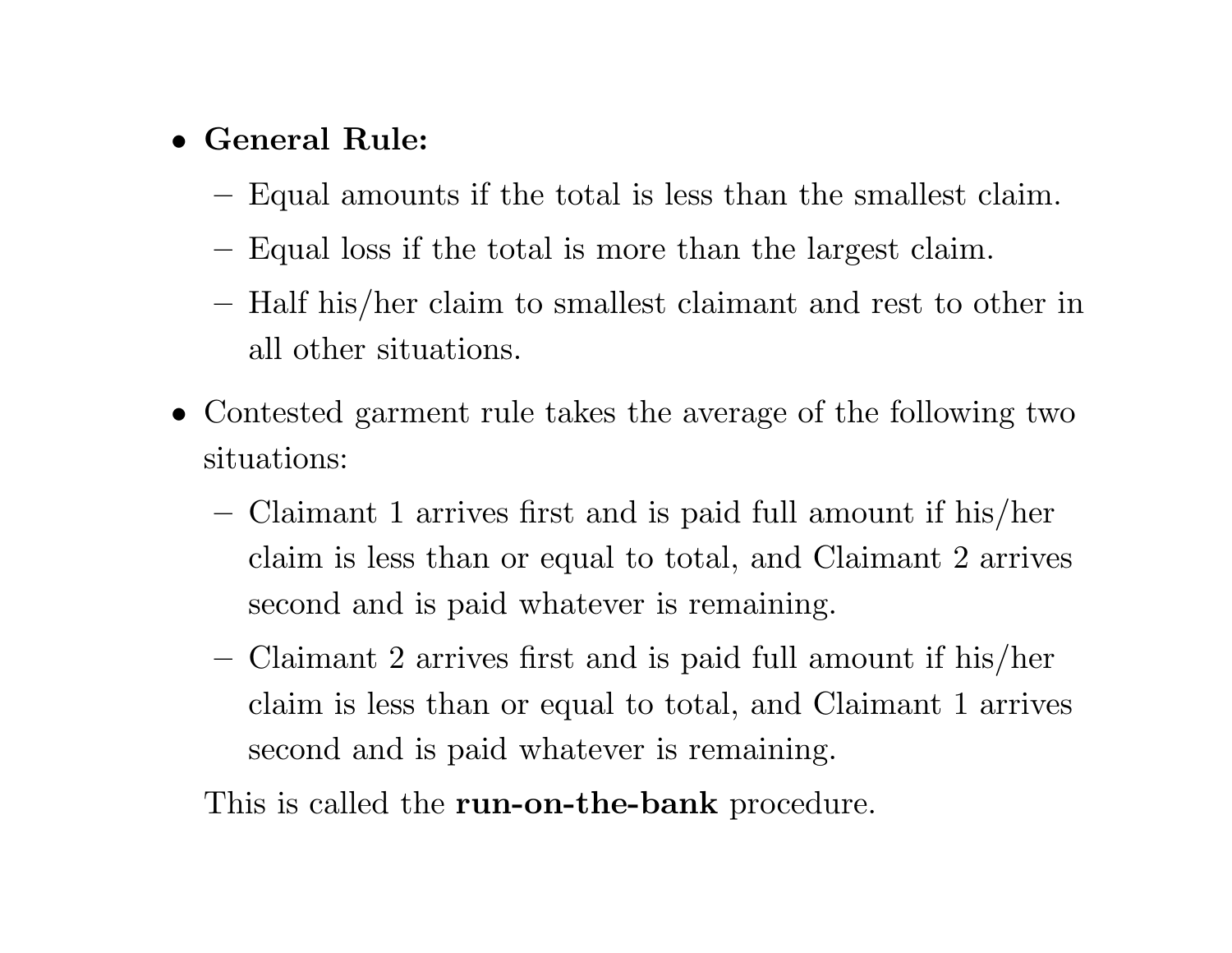#### **Example:**

| Ordering | 1's portion | $2$ 's portion |
|----------|-------------|----------------|
| $1 - 2$  | 200         | 100            |
| $2 - 1$  |             | 300            |
| Average  | 100         | 200            |

Claim  $1 = 200$ , Claim  $2 = 300$ , Total  $= 300$ 

# **The Shapley Value**

*Question*: How can we extend the contested garment rule to more than 2 individuals?

We can generalize the run on the bank procedure as follows: Compute the expected payment that each claimant receive if they run to the bank (or courts) assuming that all lineups are equally likely.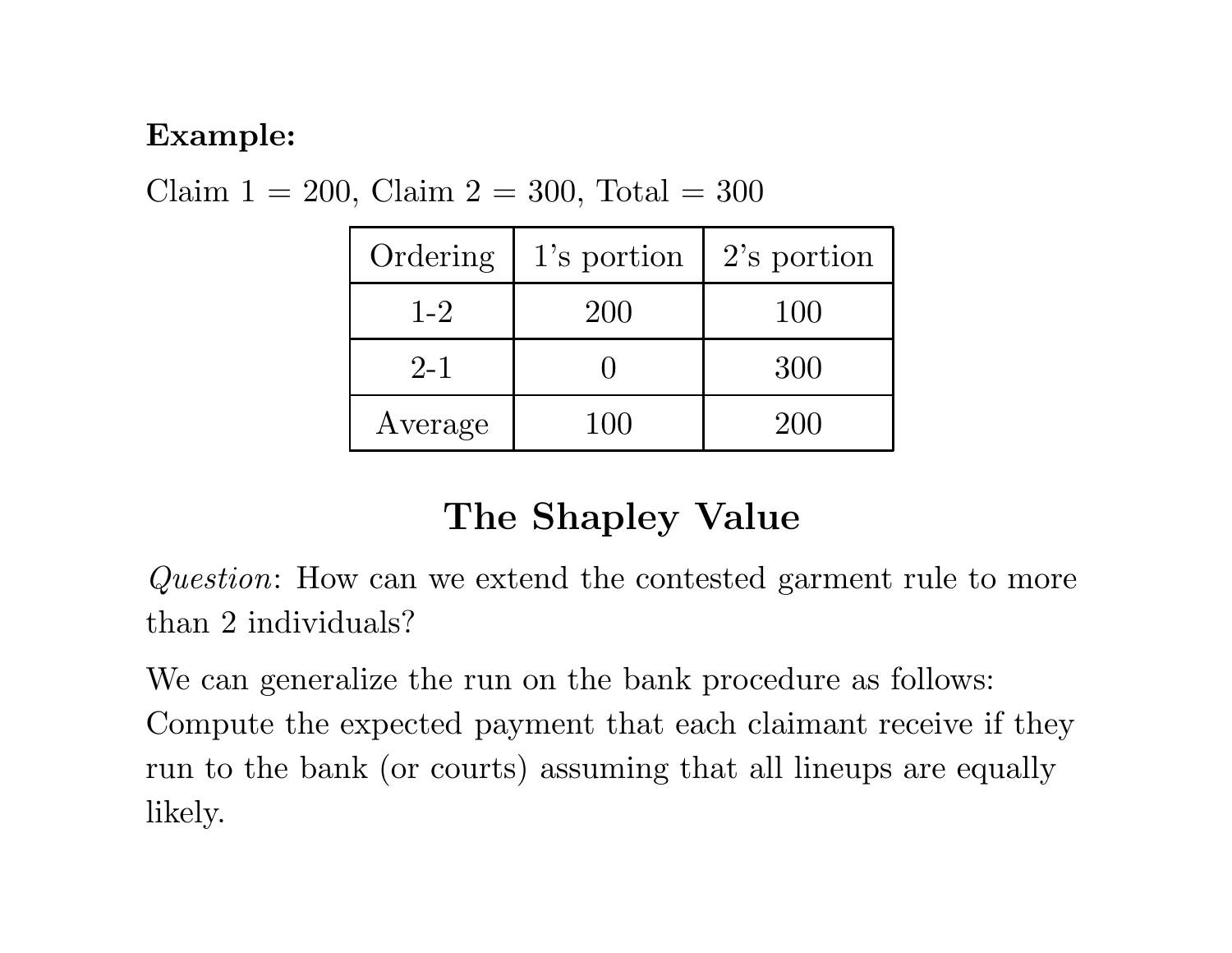| Ordering   | A's portion     | B's portion      | C's portion      |
|------------|-----------------|------------------|------------------|
| <b>ABC</b> | 100             | 200              | 100              |
| ACB        | 100             | $\Omega$         | 300              |
| <b>BAC</b> | 100             | 200              | 100              |
| <b>BCA</b> | $\Omega$        | 200              | 200              |
| CAB        | 100             | $\Omega$         | 300              |
| <b>CBA</b> | $\Omega$        | 100              | 300              |
| Total      | 400             | 700              | 1300             |
| Average    | $66\frac{2}{3}$ | $116\frac{2}{3}$ | $216\frac{2}{3}$ |

**Example:** Claims for A,B,C are 100, 200, 300 and the total is 400.

**Shapley Value:** Lineup the claimants in some arbitrary order. Beginning at the front of the line, pay each claimant in full until the funds are exhausted. The Shapley value is the average payment to each claimant over all possible orderings.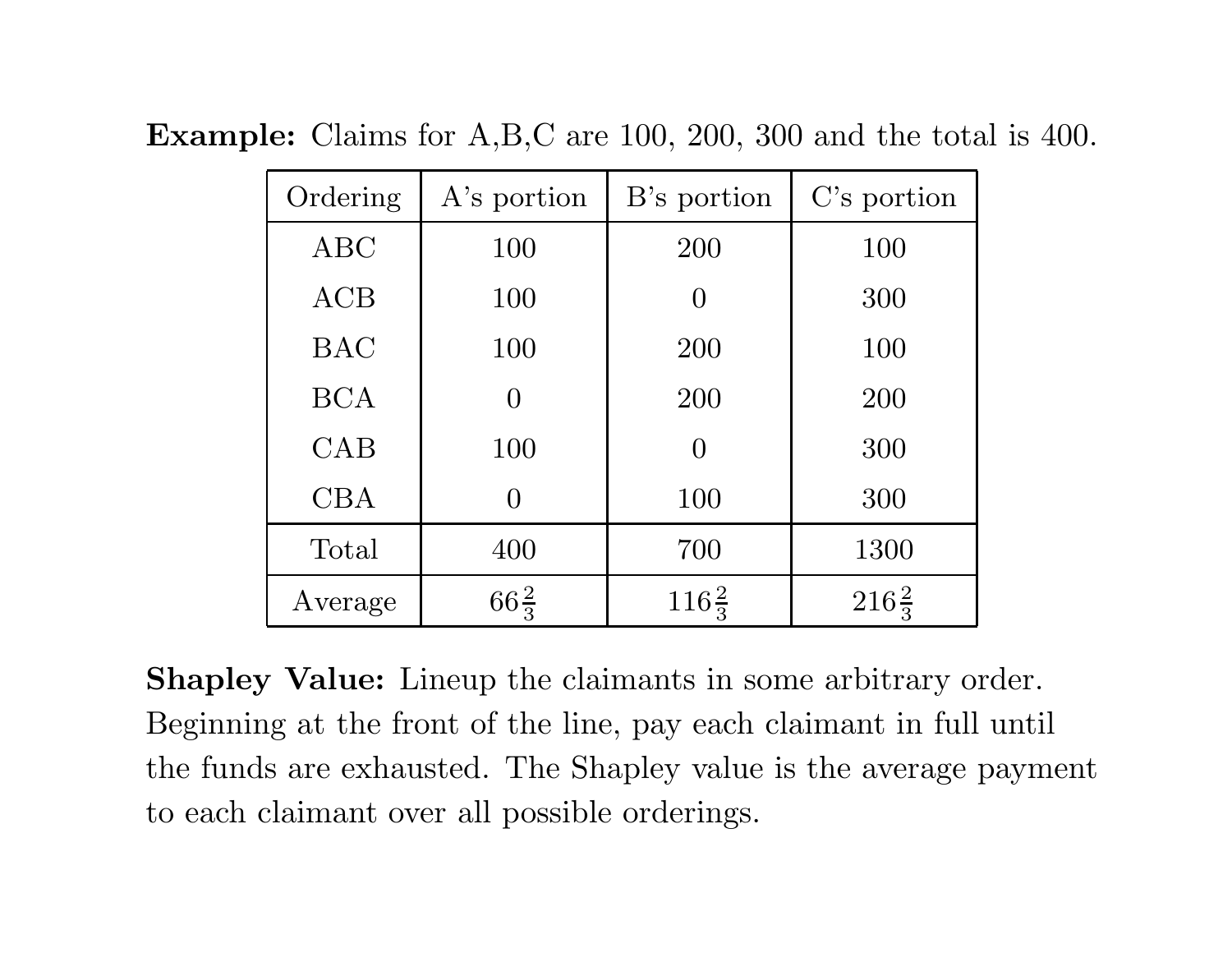**Example:** Claims for A,B,C are 100, 150, 250 and the total is 220. Let's find the Shapley value.

| Ordering   | A's portion | B's portion | C's portion |
|------------|-------------|-------------|-------------|
| <b>ABC</b> |             |             |             |
| ACB        |             |             |             |
| <b>BAC</b> |             |             |             |
| <b>BCA</b> |             |             |             |
| CAB        |             |             |             |
| <b>CBA</b> |             |             |             |
| Total      | 270         | 420         | 630         |
| Average    | 45          | 70          | 105         |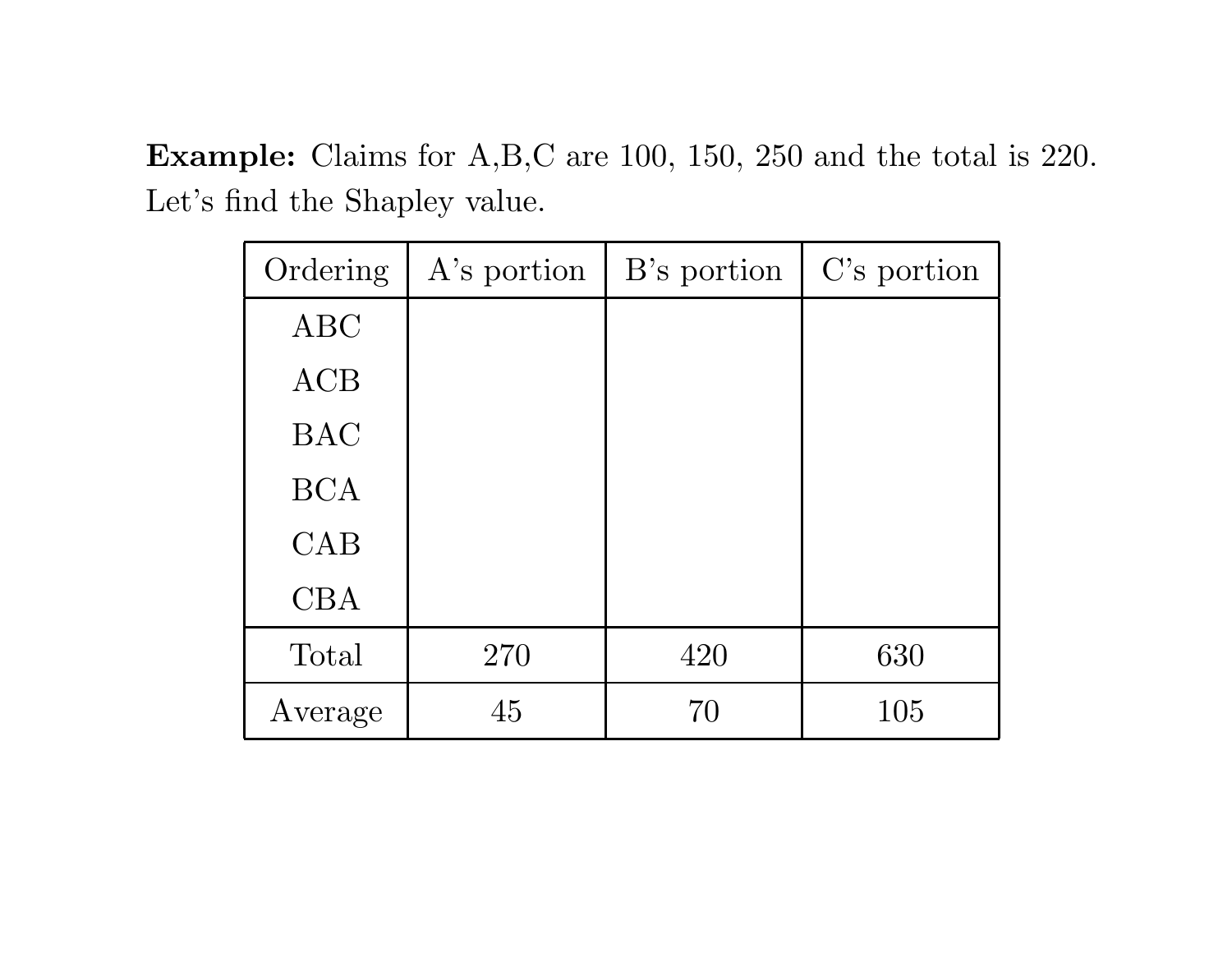Now suppose C leaves with her allocation. Then in the remaining problem there are two agents A, B with claims 100, 150 and the total is 220-105=115. Let's find the Shapley value of the reduced problem:

| Ordering  | A's portion | B's portion |
|-----------|-------------|-------------|
| AB        | 100         | 15          |
| <b>BA</b> |             | 115         |
| Total     | 100         | 130         |
| Average   | 50          | 65          |

- Hence the Shapley value is not consistent!
- **Question:** Can we extend the contested garment solution in <sup>a</sup> consistent way?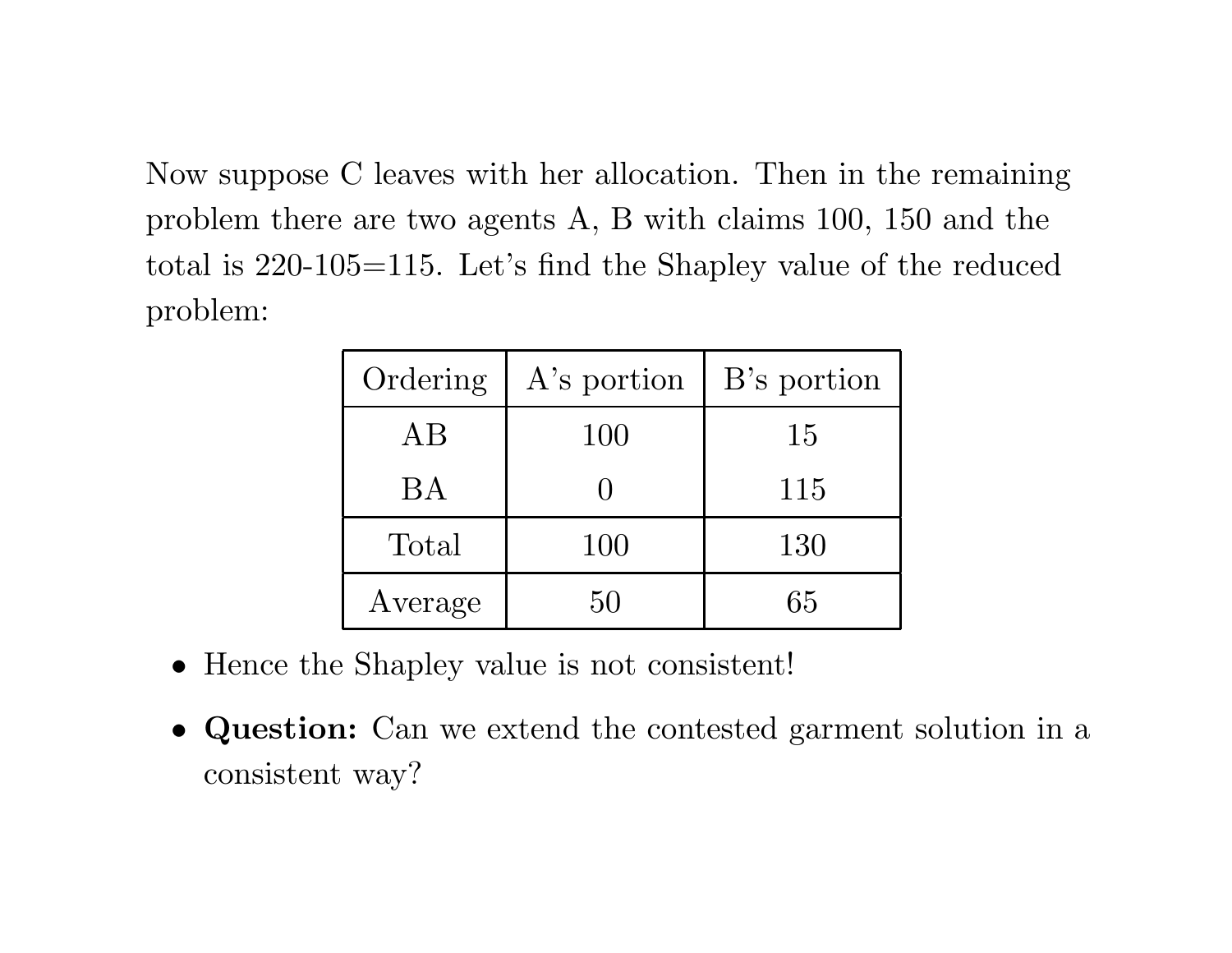The answer can be found in the Talmud. Consider the following example from the Talmud:

|       |            | A's share       | B's share C's share                       |                 |
|-------|------------|-----------------|-------------------------------------------|-----------------|
|       |            |                 | $(c_A = 100)$ $(c_B = 200)$ $(c_C = 300)$ |                 |
|       | <b>100</b> | $33\frac{1}{3}$ | $33\frac{1}{3}$                           | $33\frac{1}{3}$ |
| Total | 200        | 50              | 75                                        | 75              |
|       | 300        | 50              | 100                                       | 150             |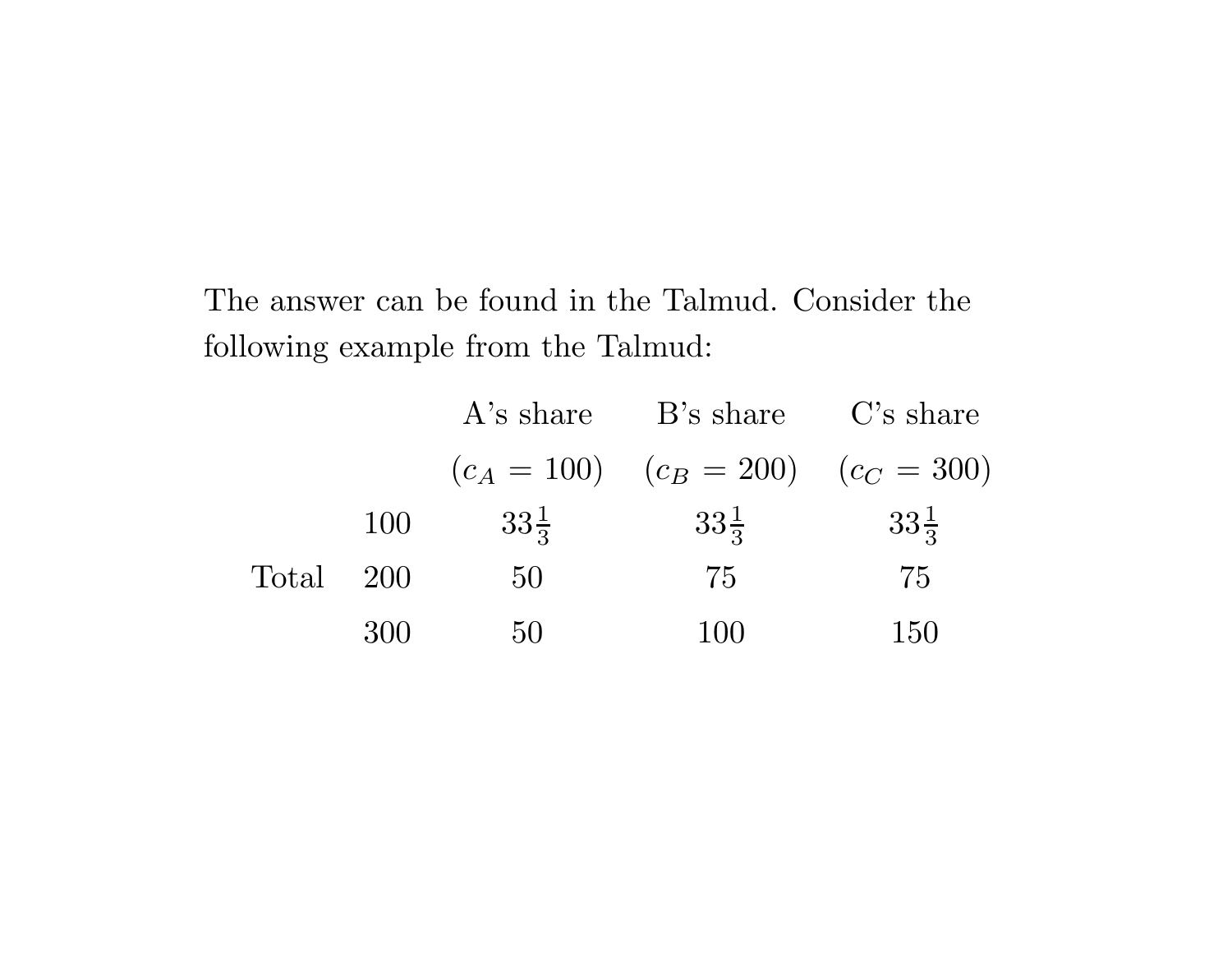- **Question:** What is the general principle here?
	- **–**The first case divides the estate equally.
	- **–**The third case divides it proportionally.
	- The second case is something in between.

**Answer:** They are all applications of the contested garment rule. Here in all cases, every pair of claimants divide the amount they are alloted according to the contested garment rule.

• **Consistency with the contested garment rule:** An allocation among <sup>a</sup> group of claimants is consistent with the contested garment rule if every two claimants share the total alloted to them according to the contested garment rule.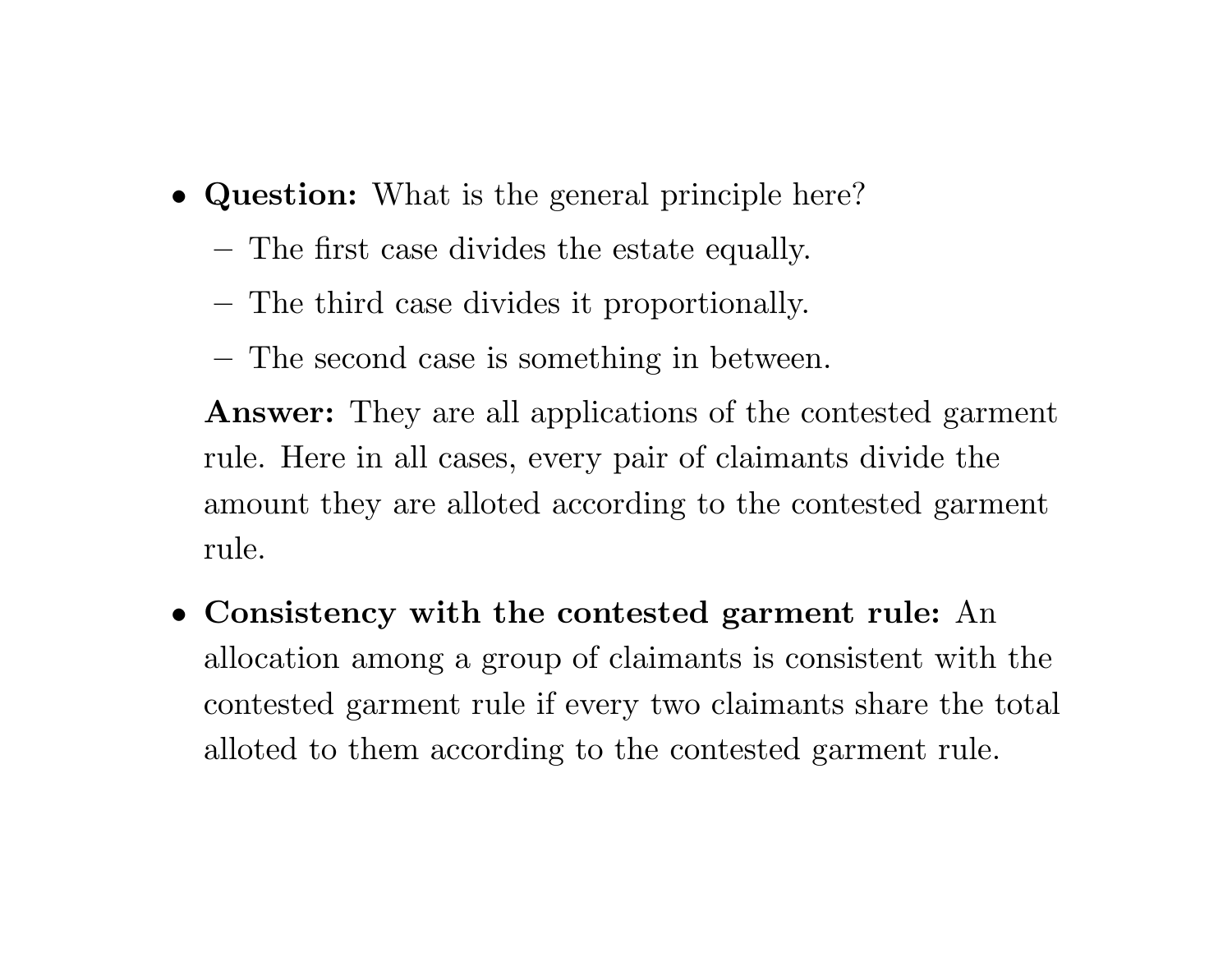**Talmudic solution:** Order the claims from the smallest  $c_1$  to the largest  $c_n$ . We have two cases:

- *Case*  $1: \sum c_i/2 \ge a_0$  (Total is less than half of the claims). We'll distribute the asset in small increments.
	- **–** Divide the first increment equally. Continue in <sup>a</sup> similar way until either the first claimant receives half of his/her claim  $(c_1/2)$  or the asset runs out, whichever happens first.
	- **–** After this, divide each additional increment equally among claimants 2 through <sup>n</sup> until the second claimant receives the halfway mark  $(c_2/2)$  or the asset runs out.
	- **–** Then divide the next increment equally among claimants 3 through n, and so on so forth.
- *Case* 2:  $\sum c_i/2 \le a_0$  (Total is more than half of the claims). In this case we divide the *total deficit* (i.e.  $\sum c_i - a_0$ ) between the agents as in Case 1.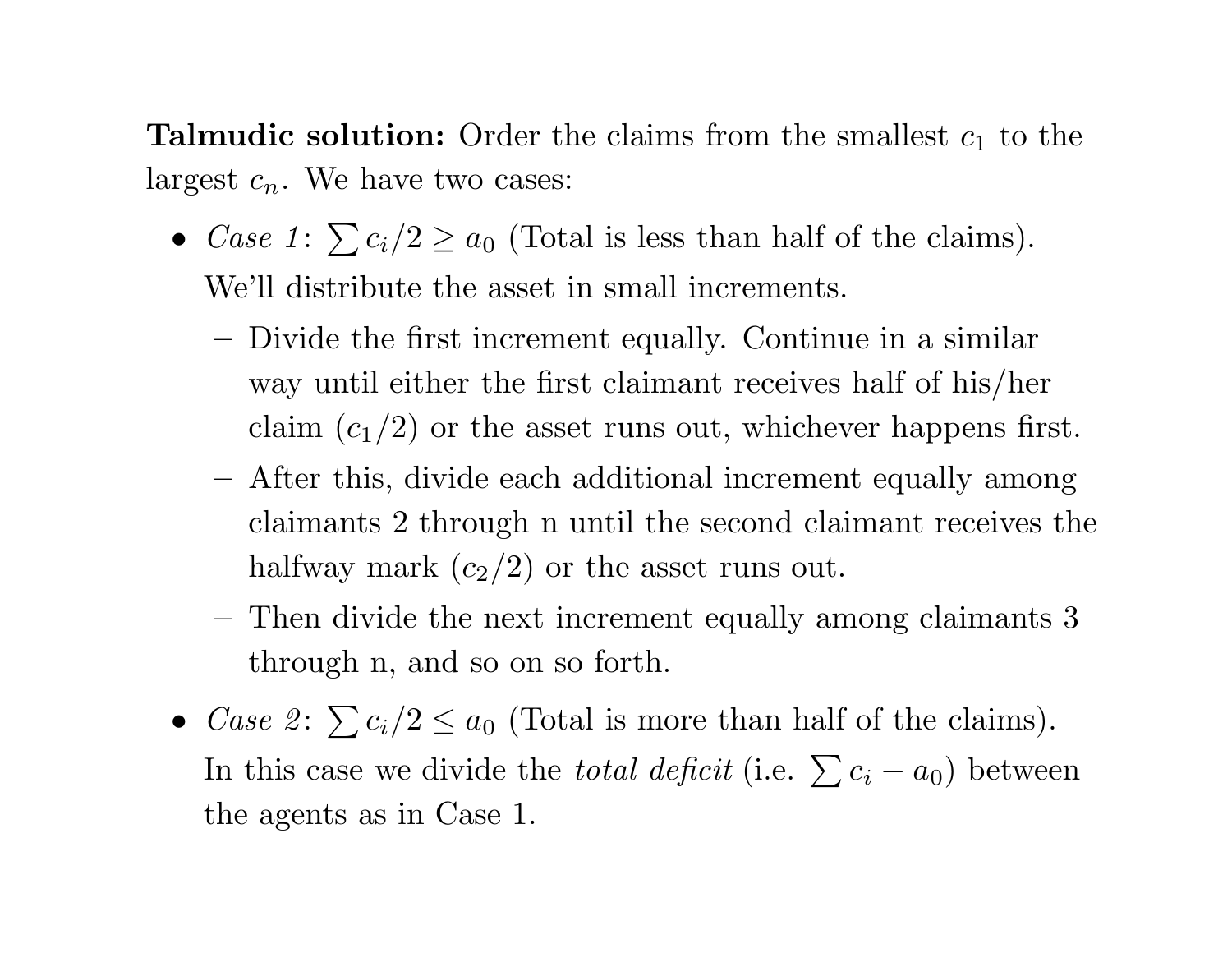**Example:**  $c_1 = 100$ ,  $c_2 = 200$ ,  $c_3 = 400$ ,  $c_4 = 500$ ,  $a_0 = 450$ .  $\sum c_i = 1200$ . Therefore  $\sum c_i/2 = 600 > 450 = a_0$  and hence we are in Case 1.



Therefore  $a_1 = 50$ ,  $a_2 = 100$ ,  $a_3 = a_4 = 150$ .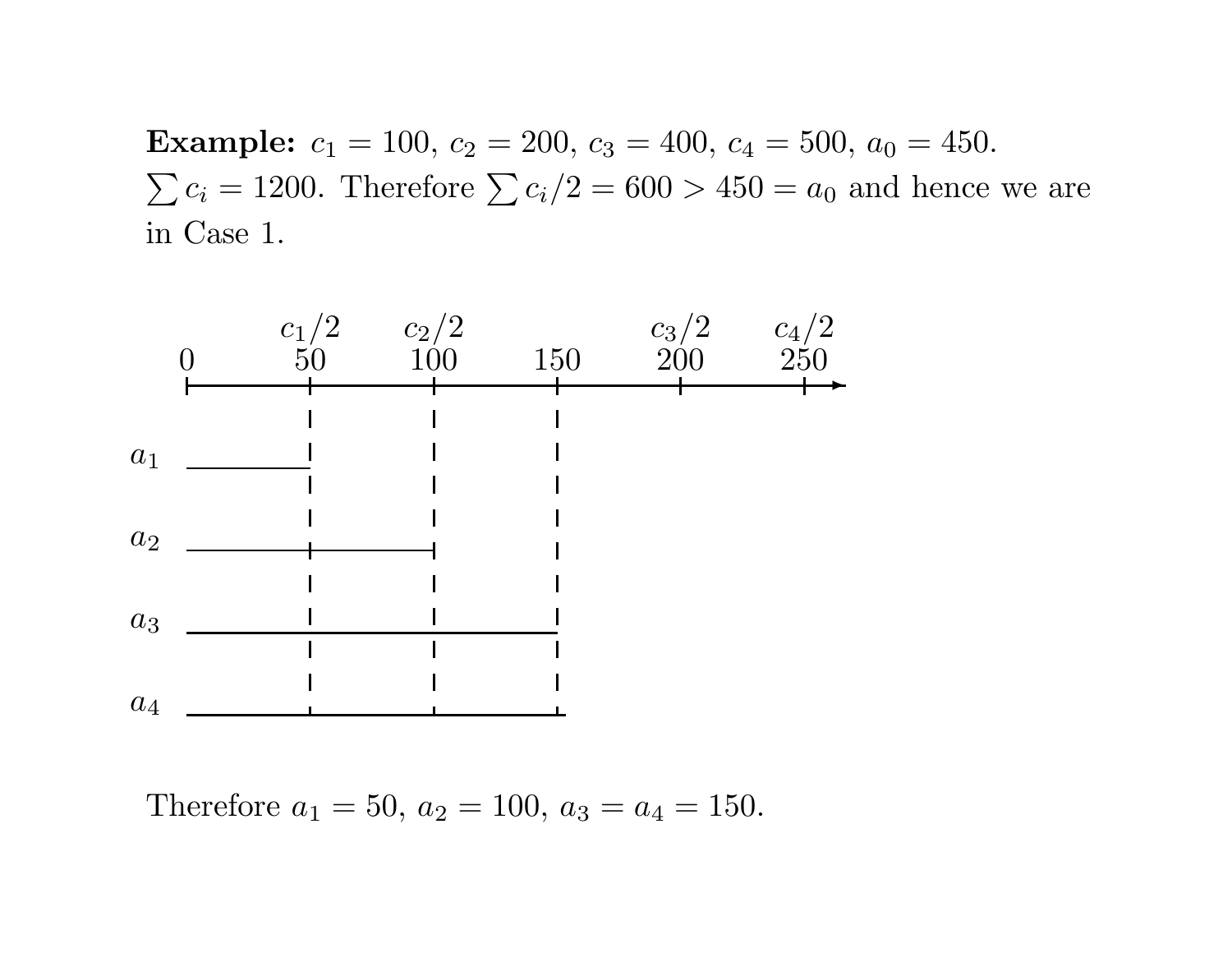**Example:**  $c_1 = 100$ ,  $c_2 = 200$ ,  $c_3 = 400$ ,  $c_4 = 500$ ,  $a_0 = 800$ .  $\sum c_i = 1200$ . Therefore  $\sum c_i/2 = 600 < 800 = a_0$  and hence we are in Case 2. Note that we should allocate <sup>a</sup> deficit of 1200-800=400.

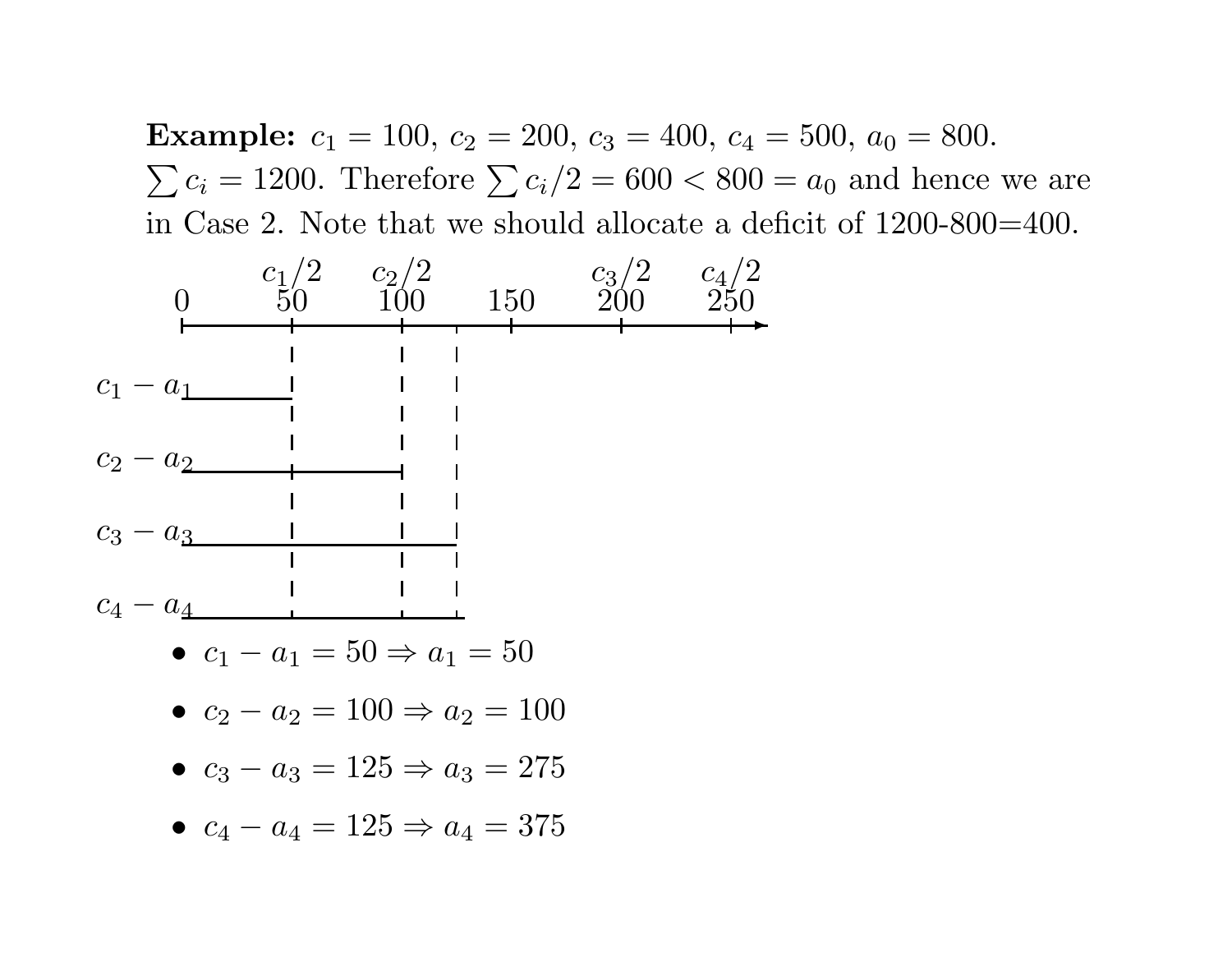- **Theorem:** The Talmudic solution is the only solution to the claims problems that is consistent with the contested garment rule.
- The following solution is also from the Talmud: **Maimonides' Rule:** Give an equal amount to every claimant or the full claim, whichever is smaller.

We can alternatively describe it in <sup>a</sup> similar way to the Talmudic solution:

Order the claims from the smallest  $c_1$  to the largest  $c_n$ . We'll distribute the asset in small increments.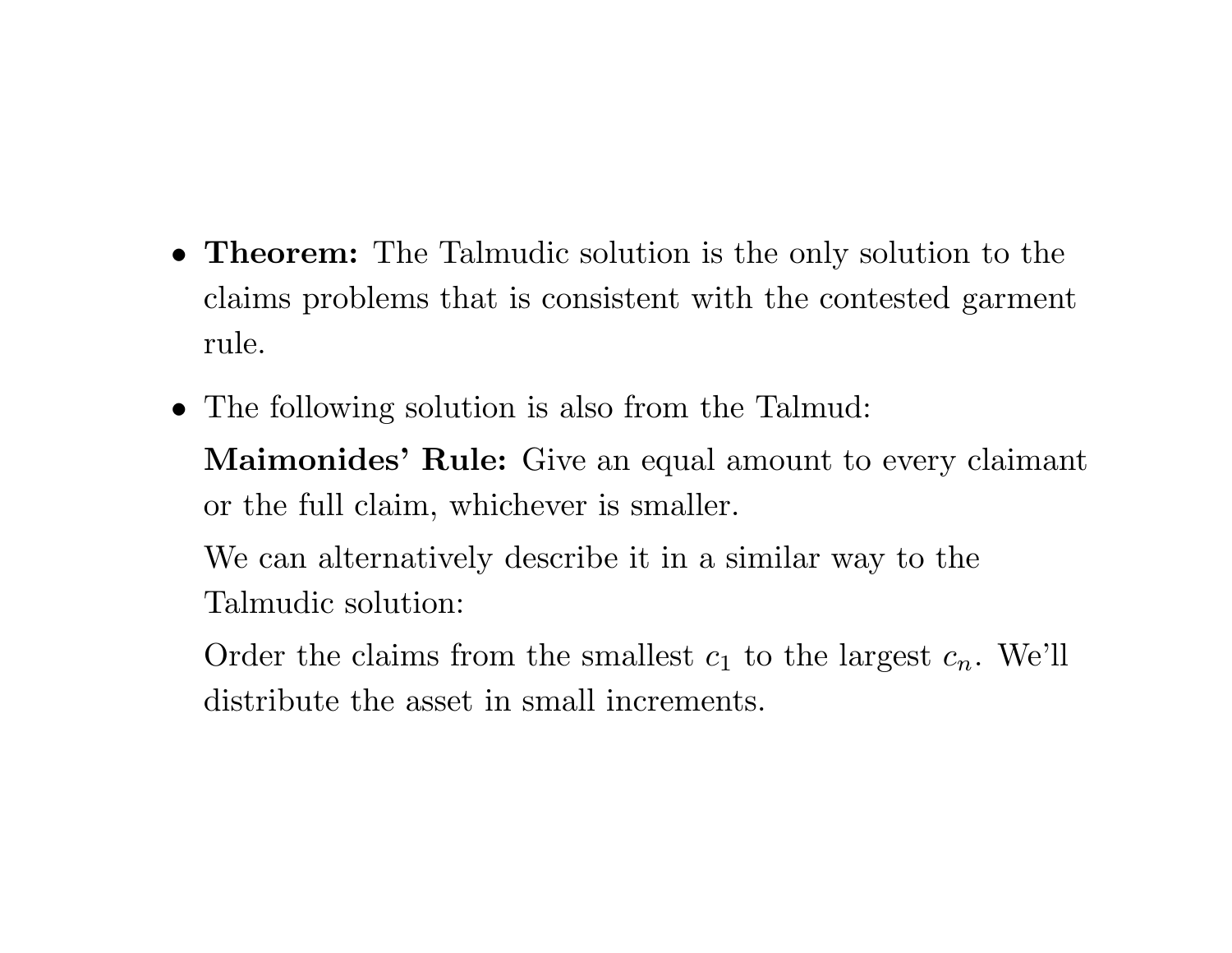- Divide the first increment equally among all claimants, and continue to divide each successive unit equally until either the first claimant receives his/her claim or the asset runs out, whichever happens first.
- **–** After this, divide each additional increment equally among claimants <sup>2</sup> through <sup>n</sup> until the second claimant receives his/her claim or the asset runs out.
- **–** Then divide the next increment equally among claimants 3 through n, and so on so forth.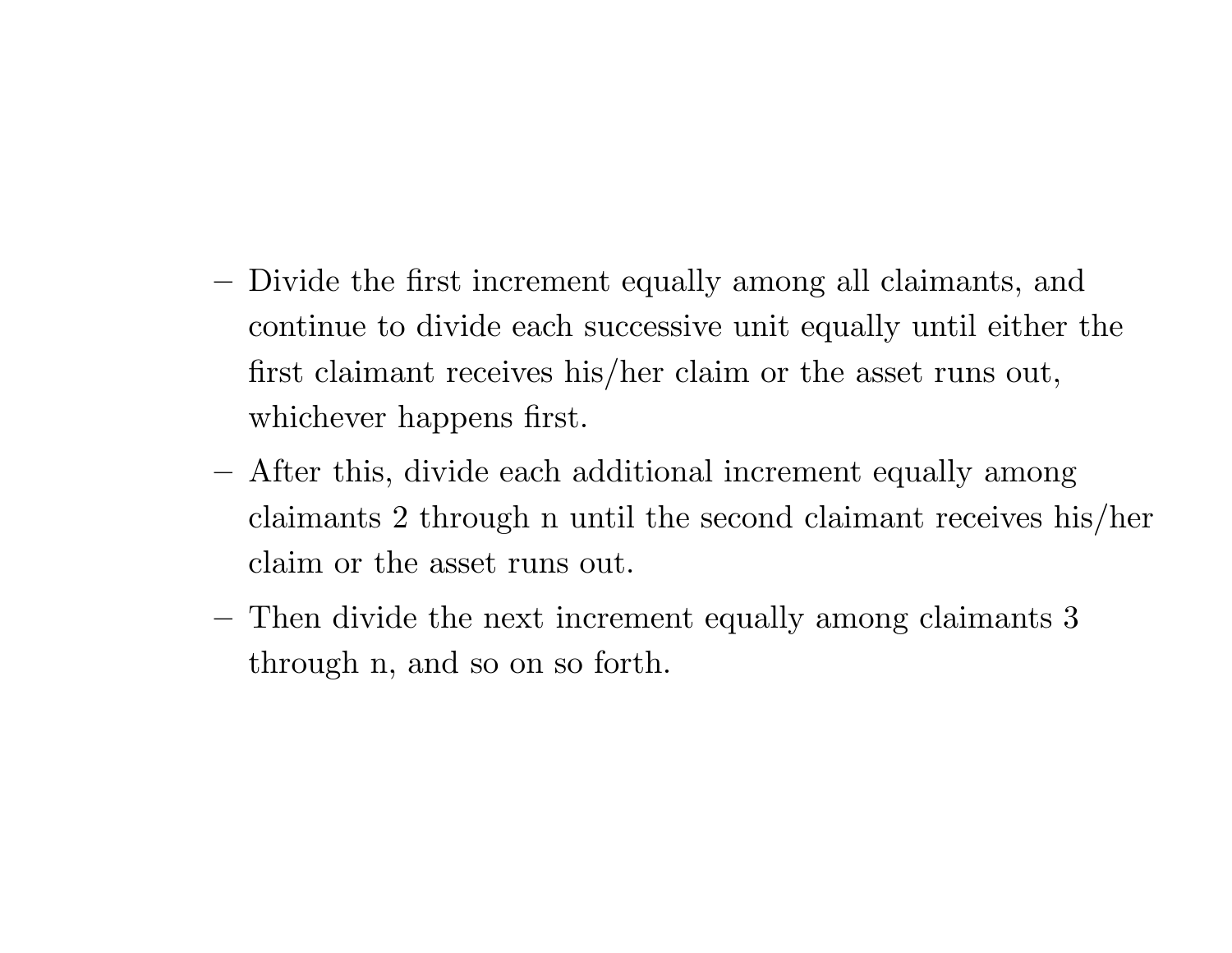**Example:** 
$$
c_1 = 100
$$
,  $c_2 = 200$ ,  $c_3 = 400$ ,  $c_4 = 500$ ,  $a_0 = 450$ .



Therefore 
$$
a_1 = 100
$$
,  $a_2 = a_3 = a_4 = 116\frac{2}{3}$ .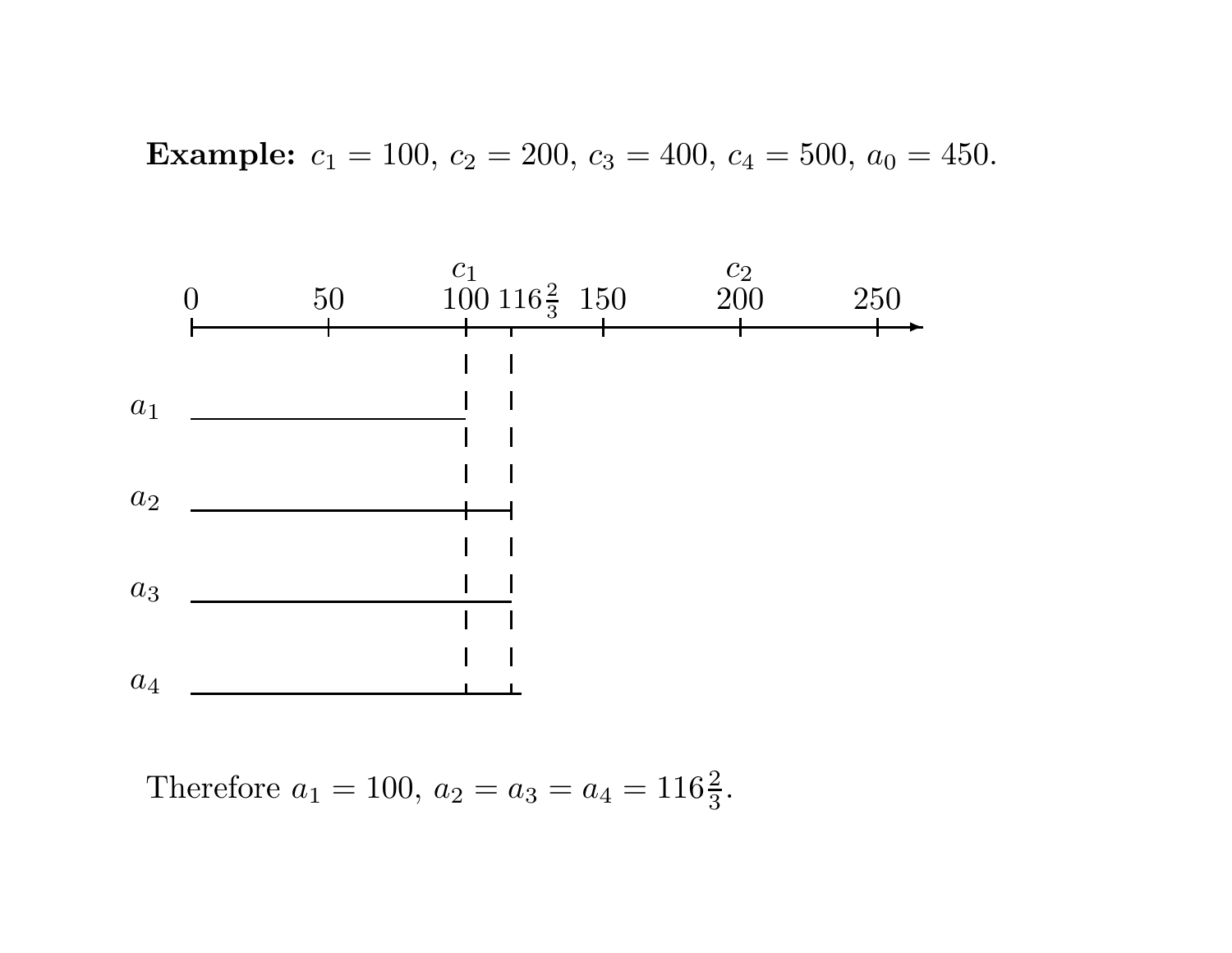### **Incentive Effects**

- If claims are generated by voluntary actions then incentive considerations may be an important issue in chosing <sup>a</sup> solution to claims problems.
- Suppose, for example, that Maimonides' rule were used: that is, every creditor would receive an equal amount of money up to the full amount he/she is owed. Clearly this rule might lead to serious distortions in investment behavior, because it would always be safest to be the smallest creditor.
- It would also create an incentive for creditors to find bogus partners.